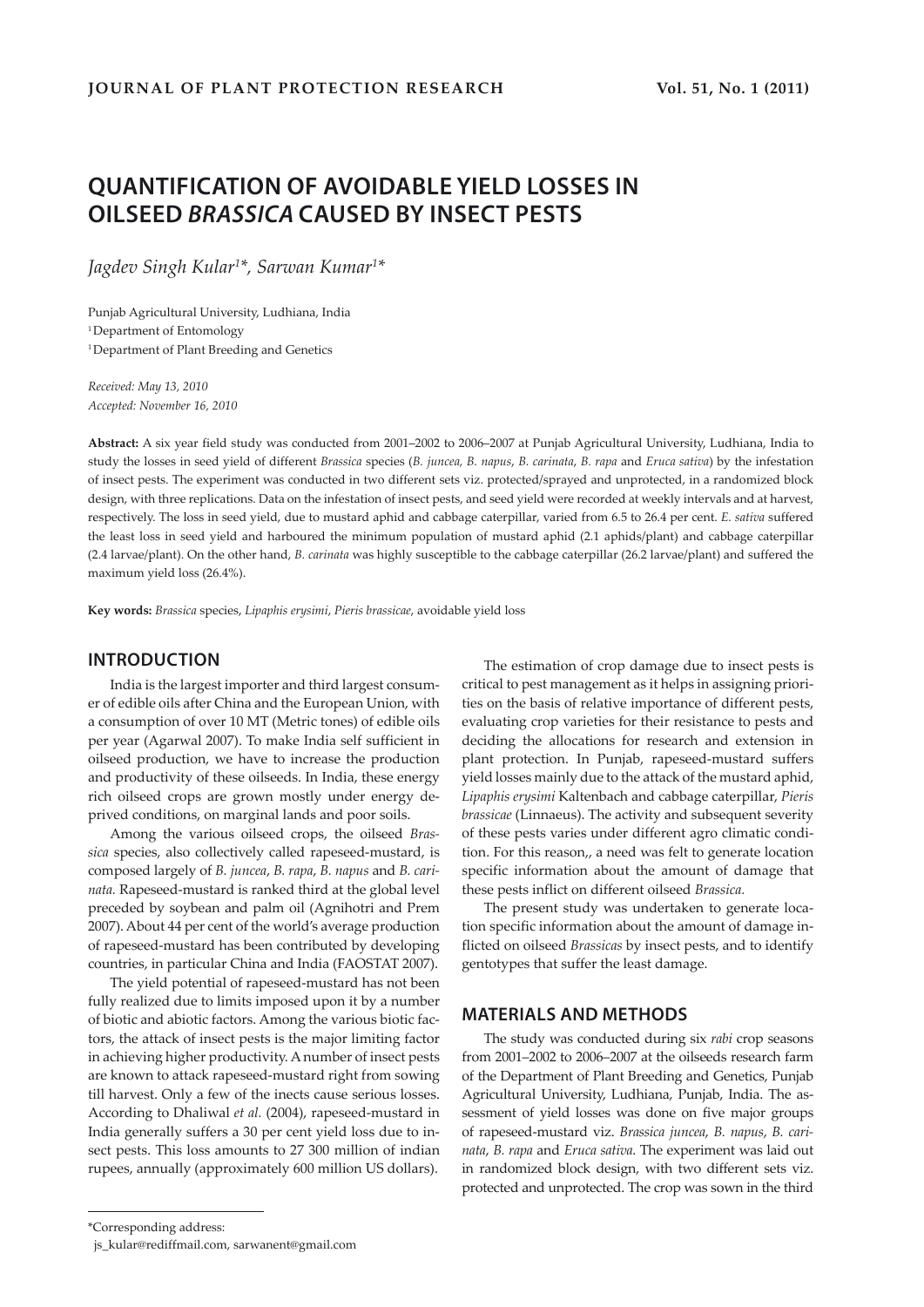week of October. Plot size was kept at 4x3 m and there were 6 replications for each *Brassica* species, with 3 each for protected and unprotected sets. The protected set was kept free from the attack of insect pests by spraying it three times with Metasystox 25 EC (oxydemeton methyl 25 EC) and Thiodan 35 EC (endosulfan 25 EC) @ 1250 ml/ha at 15 days interval. In the unprotected set, only water spray was done at the time of the insecticidal spray in the protected set.

Weekly observations, for the incidence of insect pests, were made from 10 plants selected at random from each plot. At the time of harvest, data on seed yield from protected and unprotected plots were recorded, and the per cent yield losses were computed. The data on pest incidence and yield loss for the six years were pooled together to have an overall picture of the loss in yield due to pest incidence.

### **RESULTS AND DISCUSSION**

#### **Aphid population**

In 2001–2002 crop season, the population of mustard aphid varied from 0.0 to 23.8 aphids/plant in the unprotected set while the protected set was free from any infestation of insect pests. The maximum population of 23.8 aphids/plant was observed on non Canola *B. napus* variety, while there was no population on *E. sativa* (Table 1).

In 2002–2003, again the *E. sativa* was free from aphid population in the unprotected set while the maximum population of 21.1 aphids/plant was observed on *B. rapa*. It was followed by non Canola *B. napus* (20.6 aphids/ plant), Canola *B. napus* (15.7 aphids/plant) and *B. carinata* (10.2 aphids/plant). In the protected set, a very low population of 0.7 and 3.9 aphids/plant was observed on Canola *B. napus* and *B. rapa*, respectively. The remaining genotypes were free from aphid infestation.

In 2003–2004, *E. sativa* harboured a minimum population of 3.3 aphids/plant in the unprotected set while the maximum population was observed on *B. juncea* (17.3 aphids/plant). It was followed by *B. rapa* (15.7 aphids/ plant), non Canola *B. napus* (12.4 aphids/plant), *B. carinata* (7.5 aphids/plant) and Canola *B. napus* (7.3 aphids/plant). In the protected set a very low population of 0.7 and 1.5 aphids/plant was observed on *B. carinata* and non Canola *B. napus*, respectively. The remaining genotypes were free from aphid infestation.

In 2004–2005, *E. sativa* and *B. juncea* were not tested. Thus, among the four genotypes, a minimum population of 6.3 aphids/plant was observed on non Canola *B. napus,* while the maximum population of 32.0 aphids/plant was observed on Canola *B. napus*. It was followed by *B. rapa* (25.6 aphids/plant) and *B. carinata* (7.3 aphids/plant). In the protected set, a very negligible population of 1.5 aphids/plant was observed on Canola *B. napus*. Other genotypes were free from aphid infestation.

In 2005–2006, *E. sativa* harboured a minimum population of only 5.0 aphids/plant in the unprotected set, while the maximum population of 97.7 aphids/plant was observed on Canola *B. napus*. It was followed by *B. rapa* (92.3 aphids/plant), Canola *B. napus* (51.5 aphids/plant), *B. juncea* (38.0 aphids/plant) and *B. carinata* (20.0 aphids/ plant). In the protected set, a very low population of 1.5 and 2.0 aphids/plant was observed on *B. juncea* and non Canola *B. napus*, respectively. The remaining genotypes were free from aphid infestation.

In 2006–2007, again the minimum population of 2.4 aphids/plant was observed on *E. sativa* while the maximum population was observed on Canola *B. napus* (24.9 aphids/plant). It was followed by *B. carinata* (24.6 aphids/plant), non Canola *B. napus* (20.3 aphids/plant) and *B. juncea* (12.4 aphids/plant). The protected set was free from aphid infestation.

From the pooled data of six years, it is evident that the mustard aphid population varied from 2.1 to 32.4 aphids/ plant on different genotypes. The maximum population of 32.4 aphids/plant was observed on *B. rapa*. The aphid population on the genotypes *E. sativa* and *B. carinata* (2.1 and 13.7/plant, respectively) was significantly lower than that on *B. rapa*.

#### **Cabbage caterpillar population**

In the 2001–2002 crop season the cabbage caterpillar population varied from 2.6 to 35.8 larvae/plant in the unprotected set. The protected set was free from any cabbage caterpillar infestation. The minimum cabbage caterpillar population of 2.6 larvae/plant was observed on *E. sativa* while the maximum population on *B. rapa* was (35.8 larvae/plant) (Table 2). It was followed by non Canola *B. napus* (35.3 larvae/plant), *B. carinata* (29.8 larvae/ plant), *B. juncea* (14.3 larvae/plant) and Canola *B. napus* (4.6 larvae/plant).

In 2002–2003, again the minimum population of 0.3 larvae/plant was observed on *E. sativa* while it was maximum on *B. carinata* (9.5 larvae/plant) in the unprotected set. Almost the same trend was observed in 2003– 2004 and 2004–2005, however, *E. sativa* was not included in 2004–2005. In 2005–2006, *E. sativa* was free from any cabbage caterpillar population, while the maximum population was observed on *B. carinata* (29.0 larvae/plant). Almost the same trend was observed in 2006–2007, with minimum population (8.3 larvae/plant) on *E. sativa* and maximum (58.3) on *B. carinata*.

From the pooled data of six years, it is evident that the cabbage caterpillar population varied from 2.4 to 26.2 larvae/plant on different genotypes. It was maximum (26.2 larvae/plant) on *B. carinata* and minimum (2.4 larvae/plant) on *E. sativa*. The population on *B. carinata* was significantly lower than on the remaining genotypes.

#### **Avoidable yield loss**

In 2001–2002, the loss in the yield by insect pests varied from 3.1 to 35.3 per cent on different genotypes (Table 3). The maximum yield loss (35.3%) was observed in genotype non Canola *B. napus*. It was followed by *B. juncea* (10.7%) and *B. carinata* (9.2%). The remaining three genotypes suffered much less yield loss. Canola *B. napus*, *E. sativa* and *B. rapa*, had a yield loss of 5.7, 5.2 and 3.2 per cent, respectively. Tables 1, 2 show the aphid and cabbage caterpillar population numbers. From the data in these tables it is evident that the 35.3 per cent yield loss in non Canola *B. napus* corresponded with the high aphid population of 23.8 aphids/plant, and high cabbage caterpillar population of 35.3 larvae/plant under unsprayed condi-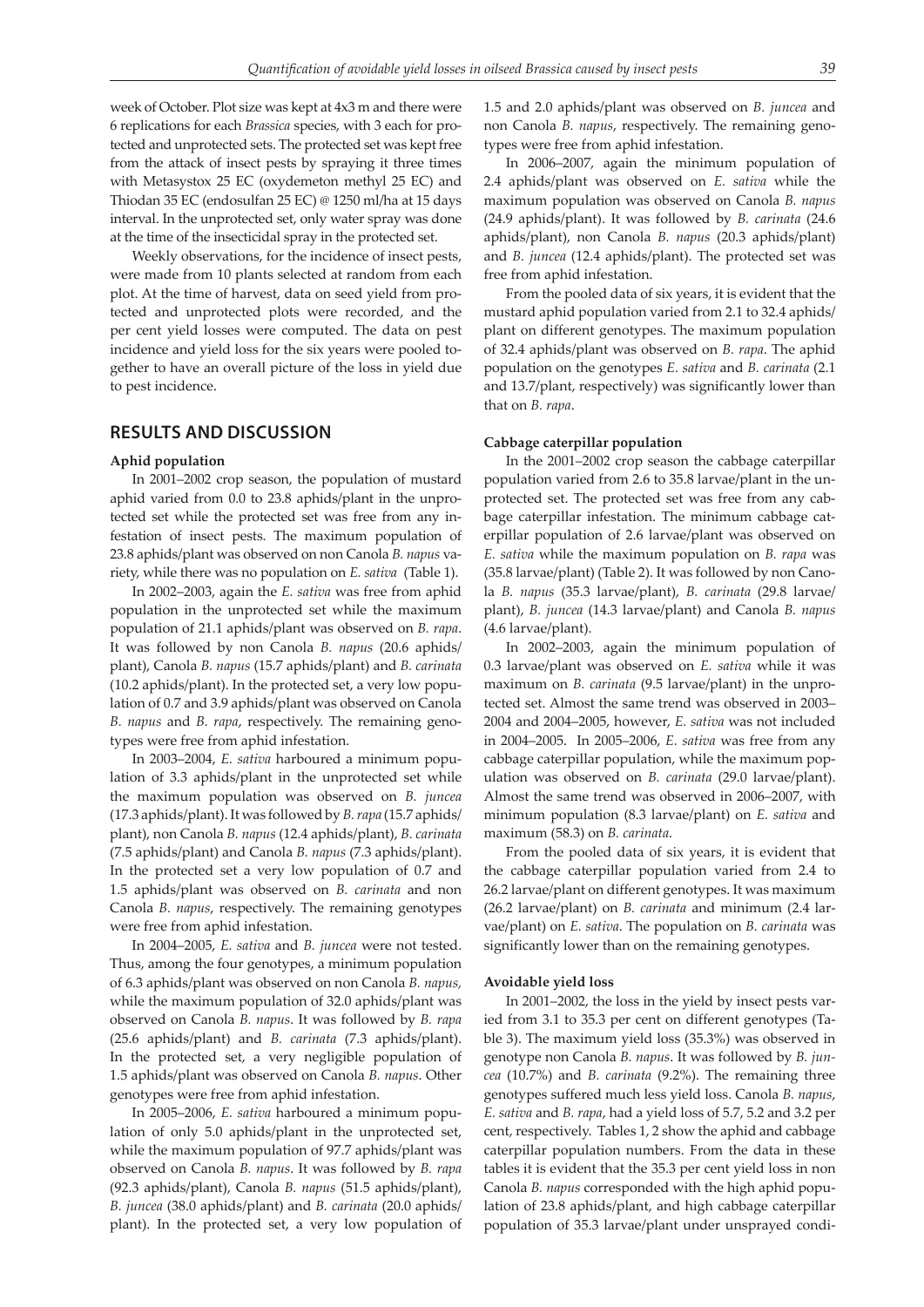|              |               | $\exists$    | 17.6         | 22.5                    | 31.1                | 13.7        | 32.4                            | 2.1                                                                                                                                                                                                                                                                                                                                                                              |
|--------------|---------------|--------------|--------------|-------------------------|---------------------|-------------|---------------------------------|----------------------------------------------------------------------------------------------------------------------------------------------------------------------------------------------------------------------------------------------------------------------------------------------------------------------------------------------------------------------------------|
|              | mean          | ≏            | 0.4          | 0.6                     | 0.4                 | 0.1         | 0.8                             | 0.0                                                                                                                                                                                                                                                                                                                                                                              |
|              |               | È            | 12.4         | 20.3                    | 24.9                | 24.6        | $\mathsf{I}$                    | 2.4                                                                                                                                                                                                                                                                                                                                                                              |
|              | 2006-2007     | ≏            | 0.0          | 0.0                     | 0.0                 | 0.0         | $\overline{\phantom{a}}$        | 0.0                                                                                                                                                                                                                                                                                                                                                                              |
|              |               | $\exists$    | 38.0         | 51.5                    | 97.7                | 20.0        | 92.3                            | 5.0                                                                                                                                                                                                                                                                                                                                                                              |
|              | 2005-2006     | ≏            | 1.5          | 2.0                     | 0.0                 | 0.0         | 0.0                             | 0.0                                                                                                                                                                                                                                                                                                                                                                              |
|              |               | È            | I            | 6.3                     | 32.0                | 7.3         | 25.6                            | $\begin{array}{c} \rule{0pt}{2.5ex} \rule{0pt}{2.5ex} \rule{0pt}{2.5ex} \rule{0pt}{2.5ex} \rule{0pt}{2.5ex} \rule{0pt}{2.5ex} \rule{0pt}{2.5ex} \rule{0pt}{2.5ex} \rule{0pt}{2.5ex} \rule{0pt}{2.5ex} \rule{0pt}{2.5ex} \rule{0pt}{2.5ex} \rule{0pt}{2.5ex} \rule{0pt}{2.5ex} \rule{0pt}{2.5ex} \rule{0pt}{2.5ex} \rule{0pt}{2.5ex} \rule{0pt}{2.5ex} \rule{0pt}{2.5ex} \rule{0$ |
| Number/plant | 2004-2005     | $\mathbf{r}$ | I            | 0.0                     | 1.5                 | 0.0         | 0.0                             | $\overline{\phantom{a}}$                                                                                                                                                                                                                                                                                                                                                         |
|              |               | È            | 17.3         | 12.4                    | 7.3                 | 7.5         | 15.7                            | 3.3                                                                                                                                                                                                                                                                                                                                                                              |
|              | 2003-2004     | $\mathbf{r}$ | 0.0          | 1.5                     | 0.0                 | 0.7         | 0.0                             | 0.0                                                                                                                                                                                                                                                                                                                                                                              |
|              |               | È            | $\mathsf{I}$ | 20.6                    | 15.7                | 10.2        | 21.1                            | 0.0                                                                                                                                                                                                                                                                                                                                                                              |
|              | 2002-2003     | ≏            | I            | 0.0                     | $\overline{0}$ .    | 0.0         | 3.9                             | 0.0                                                                                                                                                                                                                                                                                                                                                                              |
|              |               | UP**         | 2.6          | 23.8                    | 9.2                 | 12.5        | 7.4                             | 0.0                                                                                                                                                                                                                                                                                                                                                                              |
|              | 2001-2002     | ř,           | 0.0          | 0.0                     | 0.0                 | 0.0         | 0.0                             | 0.0                                                                                                                                                                                                                                                                                                                                                                              |
|              | Genotype      |              | PBR-91       | (non Canola)<br>$GSL-1$ | (Canola)<br>$GSC-5$ | PC-5        | BSH-1                           | TMLC <sub>2</sub>                                                                                                                                                                                                                                                                                                                                                                |
|              | Brassica spp. |              | B. juncea    |                         | B. napus            | B. carinata | B. rapa var.<br>brown<br>sarson | E. sativa                                                                                                                                                                                                                                                                                                                                                                        |

\* P – protected; \*\* UP – unprotected \* P – protected; \*\*UP – unprotected

Table 2. Number of P. brassicae larvae on different Brassica species Table 2. Number of *P. brassicae* larvae on different *Brassica* species

|                        |               | $\exists$        | 11.9           | 14.9                    | 7.8                 | 26.2        | 13.7                            | 2.4               |
|------------------------|---------------|------------------|----------------|-------------------------|---------------------|-------------|---------------------------------|-------------------|
|                        | mean          | ≏                | 0.2            | 0.2                     | 0.0                 | 0.4         | 0.2                             | 0.0               |
|                        |               | È                | 21.6           | 33.3                    | 28.3                | 58.3        | $\overline{\phantom{a}}$        | 8.3               |
|                        | 2006-2007     | ≏                | 0.0            | 0.0                     | 0.0                 | 0.0         | $\overline{\phantom{a}}$        | 0.0               |
|                        | 2005-2006     | È                | <b>P.0</b>     | 10.1                    | 1.7                 | 29.0        | $20.0\,$                        | 0.0               |
|                        |               | ≏                | 0.0            | 0.0                     | 0.0                 | 0.0         | 0.0                             | 0.0               |
| Number of larvae/plant | 2004-2005     | È                | I              | 1.5                     | 2.7                 | 173         | 5.3                             | $\mathbf{I}$      |
|                        |               | ≏                | I              | 0.0                     | 0.0                 | 0.0         | 0.0                             | $\mathbf{I}$      |
|                        | 2003-2004     | È                | 4.5            | 1.3                     | 3.0                 | 13.3        | 3.7                             | 0.7               |
|                        |               | $\triangleright$ | $\overline{C}$ | 0.0                     | 0.0                 | 2.0         | 0.9                             | 0.0               |
|                        | 2002-2003     | $\exists$        | İ              | 7.7                     | 6.3                 | 9.5         | 3.7                             | 0.3               |
|                        |               | P                | I              | 1.0                     | 0.0                 | 0.5         | 0.0                             | 0.0               |
|                        | 2001-2002     | UP**             | 14.3           | 35.3                    | $-4.6$              | 29.8        | 35.8                            | 2.6               |
|                        |               | p*               | 0.0            | 0.0                     | 0.0                 | 0.0         | 0.0                             | 0.0               |
|                        | Genotype      |                  | PBR-91         | (non Canola)<br>$GSL-1$ | (Canola)<br>$GSC-5$ | PC-5        | BSH-1                           | TMLC <sub>2</sub> |
|                        | Brassica spp. |                  | B. juncea      |                         | B. napus            | B. carinata | B. rapa var.<br>brown<br>sarson | E. sativa         |

\* P - protected; \*\* UP - unprotected \* P – protected; \*\* UP – unprotected

 $\mathbf{r}$ 

Table 1. Number of *L. erysimi* on different *Brassica* species

Table 1. Number of L. erysimi on different Brassica species

 $\overline{\phantom{0}}$ 

 $\overline{\phantom{a}}$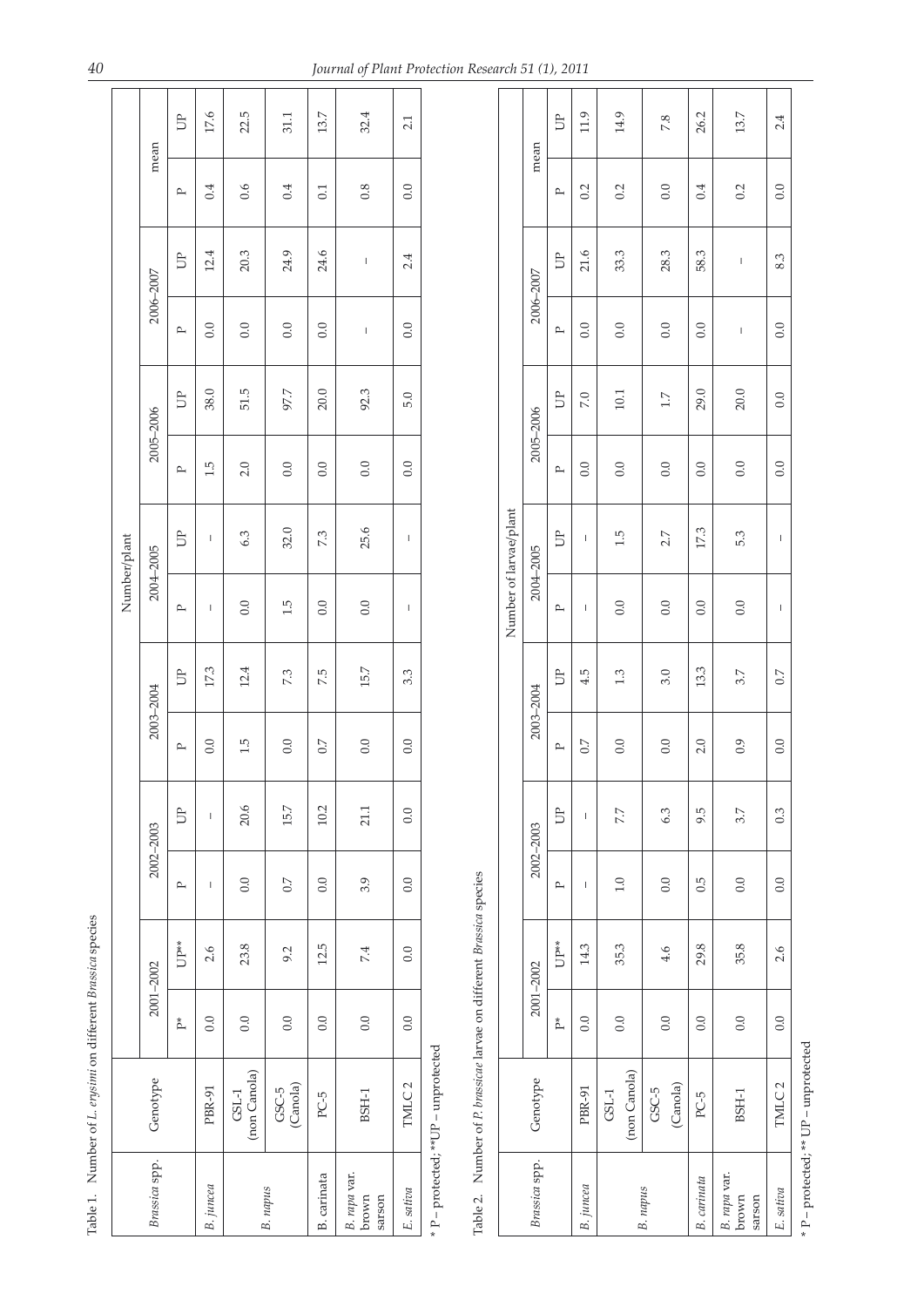| Yield loss [%]<br>mean<br>$20.7\,$<br>11.6<br>20.7<br>11.6<br>26.4<br>26.4<br>16.7<br>$16.7\,$<br>6.8<br>6.5<br>6.8 | 2006-2007<br>19.7<br>19.8<br>18.9<br>11.8<br>12.3<br>14.4<br>5.2<br>8.2<br>4.8<br><b>D</b><br>8.1<br>$\mathsf I$<br>Yield [q/ha] | 2005-2006<br>18.0<br>17.6<br>33.2<br>15.9<br>13.3<br>20.3<br>14.9<br>16.8<br>16.7<br>4.8<br>9.7<br>$\mathbf{r}$ | Per cent loss in seed yield<br>2004-2005<br>22.5<br>57.3<br>28.8<br>13.7<br>11.9<br>14.9<br>26.2<br>Cabbage caterpillars/plant<br><b>D</b><br>4.6<br>7.8<br>$\mathsf I$<br>1 | 2003-2004<br>$10.0\,$<br>16.7<br>5.7<br>1.5<br>2.9<br>$0.0\,$<br>0.4<br>9.7<br>0.2<br>0.2<br>0.2<br>$\mathbb{P}$ | 2002-2003<br>$UP^*$<br>$\tilde{\mathcal{O}}$<br>ڢ<br>r.<br>œ.<br>33.4<br>r.<br>13.7<br>32.4<br>0.0<br>31.1<br>L<br>32<br>21.<br>24<br>$\overline{17}$<br>22. | reple 5. Loss in seed Mend and Descriptional and a matematical property species<br>Aphid population/plant<br>2001-2002<br>35.3<br>$10.7\,$<br>5.7<br>5.2<br>0.4<br>0.6<br>0.4<br>0.8<br>9.2<br>3.1<br>0.1<br>$\mathbb{P}^*$ | (non Canola)<br>(non Canola)<br>Genotype<br>Genotype<br>(Canola)<br>TMLC <sub>2</sub><br>(Canola)<br>PBR-91<br>$GSC-5$<br>PBR-91<br>$GSC-5$<br>$\mathsf{GSL}\text{-}\mathsf{1}$<br>$\mathsf{GSL}\text{-}\mathsf{1}$<br>$BSH-1$<br>$BSH-1$<br>$PC-5$<br>$PC-5$ | Table 4. Population of insect pests and seed yield in different Brassica species (pooled data from over a period of 6 years)<br>B. rapa var. brown<br>sarson<br>B. rapa var. brown<br>sarson<br>Brassica spp.<br>Brassica spp.<br>Brassica juncea<br>B. carinata<br>B. carinata<br>$B.$ juncea<br>E. sativa<br>B. napus<br>B. napus |
|---------------------------------------------------------------------------------------------------------------------|----------------------------------------------------------------------------------------------------------------------------------|-----------------------------------------------------------------------------------------------------------------|------------------------------------------------------------------------------------------------------------------------------------------------------------------------------|------------------------------------------------------------------------------------------------------------------|--------------------------------------------------------------------------------------------------------------------------------------------------------------|-----------------------------------------------------------------------------------------------------------------------------------------------------------------------------------------------------------------------------|---------------------------------------------------------------------------------------------------------------------------------------------------------------------------------------------------------------------------------------------------------------|-------------------------------------------------------------------------------------------------------------------------------------------------------------------------------------------------------------------------------------------------------------------------------------------------------------------------------------|
| 6.5                                                                                                                 | 5.2<br>$4.7$                                                                                                                     | 5.04<br>5.5                                                                                                     | $11.3$<br>2.4                                                                                                                                                                | SN<br>0.0                                                                                                        | 18.6<br>2.1                                                                                                                                                  | $_{\rm NS}$<br>0.0                                                                                                                                                                                                          | TMLC <sub>2</sub>                                                                                                                                                                                                                                             | $CD (p = 0.05)$<br>E. sativa                                                                                                                                                                                                                                                                                                        |
|                                                                                                                     |                                                                                                                                  |                                                                                                                 |                                                                                                                                                                              |                                                                                                                  |                                                                                                                                                              |                                                                                                                                                                                                                             |                                                                                                                                                                                                                                                               |                                                                                                                                                                                                                                                                                                                                     |
|                                                                                                                     |                                                                                                                                  |                                                                                                                 |                                                                                                                                                                              |                                                                                                                  |                                                                                                                                                              |                                                                                                                                                                                                                             |                                                                                                                                                                                                                                                               |                                                                                                                                                                                                                                                                                                                                     |
|                                                                                                                     |                                                                                                                                  |                                                                                                                 |                                                                                                                                                                              |                                                                                                                  |                                                                                                                                                              |                                                                                                                                                                                                                             |                                                                                                                                                                                                                                                               |                                                                                                                                                                                                                                                                                                                                     |
|                                                                                                                     |                                                                                                                                  |                                                                                                                 |                                                                                                                                                                              |                                                                                                                  |                                                                                                                                                              |                                                                                                                                                                                                                             |                                                                                                                                                                                                                                                               |                                                                                                                                                                                                                                                                                                                                     |
|                                                                                                                     |                                                                                                                                  |                                                                                                                 |                                                                                                                                                                              |                                                                                                                  |                                                                                                                                                              |                                                                                                                                                                                                                             |                                                                                                                                                                                                                                                               |                                                                                                                                                                                                                                                                                                                                     |
|                                                                                                                     |                                                                                                                                  |                                                                                                                 |                                                                                                                                                                              |                                                                                                                  |                                                                                                                                                              |                                                                                                                                                                                                                             |                                                                                                                                                                                                                                                               |                                                                                                                                                                                                                                                                                                                                     |
|                                                                                                                     |                                                                                                                                  |                                                                                                                 |                                                                                                                                                                              |                                                                                                                  |                                                                                                                                                              |                                                                                                                                                                                                                             |                                                                                                                                                                                                                                                               |                                                                                                                                                                                                                                                                                                                                     |
|                                                                                                                     |                                                                                                                                  |                                                                                                                 |                                                                                                                                                                              |                                                                                                                  |                                                                                                                                                              |                                                                                                                                                                                                                             |                                                                                                                                                                                                                                                               |                                                                                                                                                                                                                                                                                                                                     |
|                                                                                                                     |                                                                                                                                  |                                                                                                                 |                                                                                                                                                                              |                                                                                                                  |                                                                                                                                                              |                                                                                                                                                                                                                             |                                                                                                                                                                                                                                                               |                                                                                                                                                                                                                                                                                                                                     |
|                                                                                                                     |                                                                                                                                  |                                                                                                                 |                                                                                                                                                                              |                                                                                                                  |                                                                                                                                                              |                                                                                                                                                                                                                             |                                                                                                                                                                                                                                                               |                                                                                                                                                                                                                                                                                                                                     |
|                                                                                                                     |                                                                                                                                  |                                                                                                                 |                                                                                                                                                                              |                                                                                                                  |                                                                                                                                                              |                                                                                                                                                                                                                             |                                                                                                                                                                                                                                                               |                                                                                                                                                                                                                                                                                                                                     |
|                                                                                                                     |                                                                                                                                  |                                                                                                                 |                                                                                                                                                                              |                                                                                                                  |                                                                                                                                                              |                                                                                                                                                                                                                             |                                                                                                                                                                                                                                                               |                                                                                                                                                                                                                                                                                                                                     |
|                                                                                                                     |                                                                                                                                  |                                                                                                                 |                                                                                                                                                                              |                                                                                                                  |                                                                                                                                                              |                                                                                                                                                                                                                             |                                                                                                                                                                                                                                                               |                                                                                                                                                                                                                                                                                                                                     |
|                                                                                                                     |                                                                                                                                  |                                                                                                                 |                                                                                                                                                                              |                                                                                                                  |                                                                                                                                                              |                                                                                                                                                                                                                             |                                                                                                                                                                                                                                                               |                                                                                                                                                                                                                                                                                                                                     |
|                                                                                                                     |                                                                                                                                  |                                                                                                                 |                                                                                                                                                                              |                                                                                                                  |                                                                                                                                                              |                                                                                                                                                                                                                             |                                                                                                                                                                                                                                                               |                                                                                                                                                                                                                                                                                                                                     |
|                                                                                                                     |                                                                                                                                  |                                                                                                                 |                                                                                                                                                                              |                                                                                                                  |                                                                                                                                                              |                                                                                                                                                                                                                             |                                                                                                                                                                                                                                                               |                                                                                                                                                                                                                                                                                                                                     |
|                                                                                                                     |                                                                                                                                  |                                                                                                                 |                                                                                                                                                                              |                                                                                                                  |                                                                                                                                                              |                                                                                                                                                                                                                             |                                                                                                                                                                                                                                                               |                                                                                                                                                                                                                                                                                                                                     |
|                                                                                                                     |                                                                                                                                  |                                                                                                                 |                                                                                                                                                                              |                                                                                                                  |                                                                                                                                                              |                                                                                                                                                                                                                             |                                                                                                                                                                                                                                                               |                                                                                                                                                                                                                                                                                                                                     |

 $\frac{1}{4}$  different Branche creation Table 3. Loss in seed yield due to damage by insect pests, in different *Brassica* species  $\frac{1}{2}$  $\mathbf{h}$ cood viiold ducto de Table 3 I ose in

 $* P - protected; ** UP - unprotected$ \* P – protected; \*\* UP – unprotected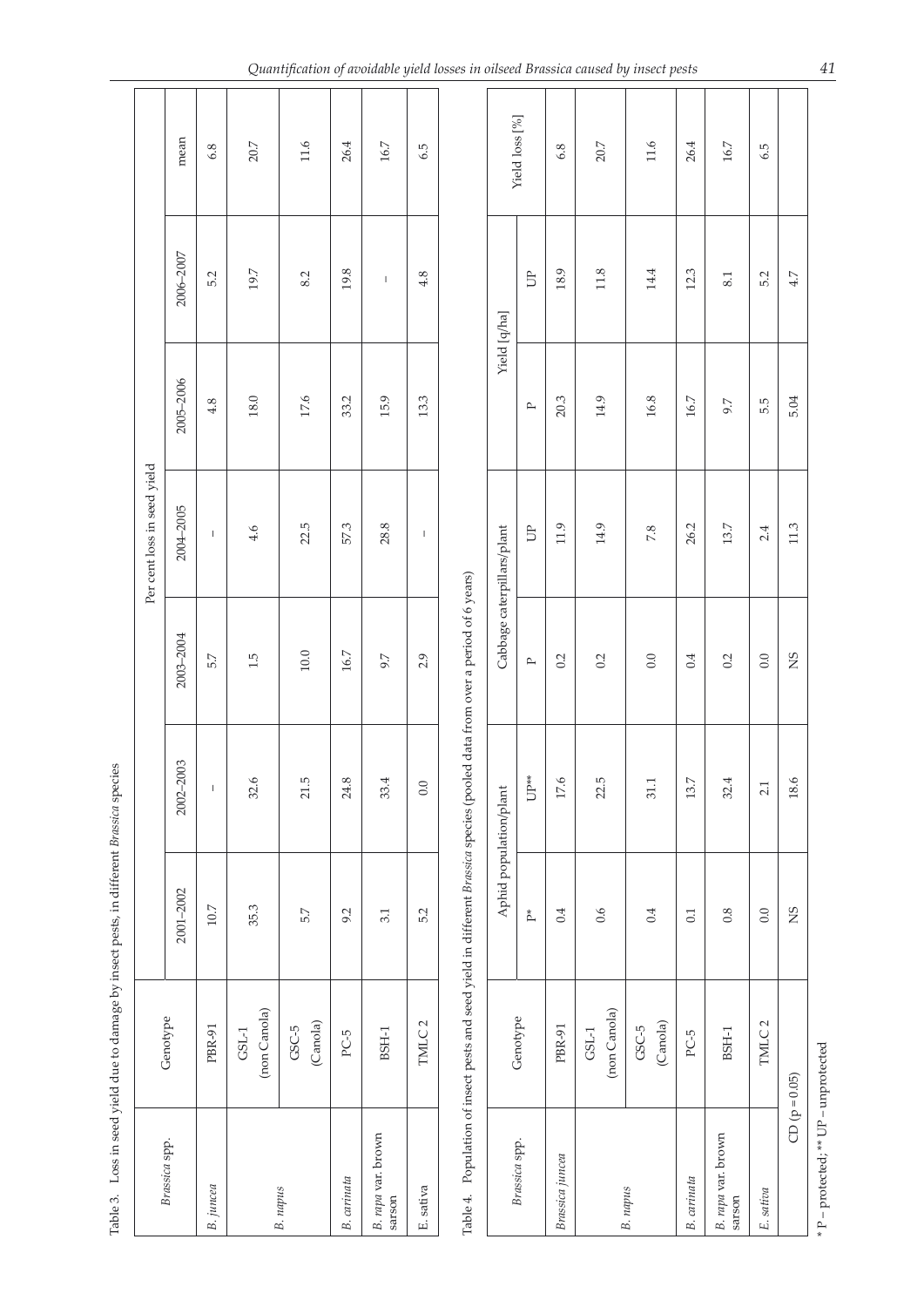tions, in 2001–2002. Similarly, the low yield loss (5.2%) in *E. sativa* corresponded with no aphid population and the low cabbage caterpillar population (2.6 larvae/plant). The yield loss in *B. rapa* was minimum (3.1%), although it harboured 35.8 larvae/plant of cabbage caterpillar.

In 2002–2003, the yield loss in different genotypes varied from 0.0 to 33.4 per cent. The yield loss was maximum in *B. rapa* followed by non Canola *B. napus* (32.6%), *B. carinata* (24.8%) and Canola *B. napus* (21.5%). However, no yield loss was observed in *E. sativa*. In genotype *B. rapa*, the maximum yield loss corresponded with the maximum population of mustard aphid (21.1 aphids/ plant) and 3.7 larvae/plant of cabbage caterpillar under unsprayed conditions. No population of mustard aphid was observed in *E. sativa,* while the population of the cabbage caterpillar was only 0.3 larvae/plant. Consequently, there was no yield loss in this genotype.

The yield loss in 2003–2004 varied from 1.5 to 16.7 per cent on different genotypes. The genotype *B. carinata* recorded the maximum yield loss (16.7%). It was followed by Canola *B. napus* (10.0%), *B. rapa* (9.7%), *B. juncea* (5.7%), *E. sativa* (2.9%) and non Canola *B. napus* (1.5%). In *B. carinata*, the maximum yield loss corresponded with the maximum population of cabbage caterpillar (13.3 larvae/plant) under unsprayed conditions, while the population of mustard aphid was 7.5 aphids/plant. Similarly, the only 2.9 per cent yield loss in *E. sativa* corresponded with a minimum population of cabbage caterpillar (0.7 larvae/ plant) and low population of mustard aphid (3.3 aphids/plant).

In 2004–2005, the loss in seed yield varied from 4.6 per cent to as high as 57.3 per cent. The maximum loss (57.3%) in *B. carinata* corresponded with the maximum population of cabbage caterpillar (17.3 larvae/ plant) under unsprayed conditions, while the population of mustard aphid was 7.3 aphids/plant. The high loss in yield *i.e.* 28.8 and 22.5 per cent in *B. rapa* and Canola *B. napus* corresponded with high aphid population i.e. 25.6 and 32.0 aphids/plant, respectively. The loss in yield was minimum (4.6%) in non Canola *B. napus,* which corresponded with the minimum population of mustard aphid (6.3 aphids/ plant) as well as cabbage caterpillar (1.5 larvae/plant).

In 2005–2006, the yield loss in different species varied from 4.8 to 33.2 per cent. Similar to what had been observed in the previous year, the maximum loss in seed yield in *B. carinata* (33.2%) corresponded with the maximum population of cabbage caterpillar (29.0 larvae/plant) while the population of mustard aphid was 20.0 aphids/plant. It was followed by non Canola *B. napus*, Canola *B. napus* and *B. rapa* where the respective loss in seed yield was 17.9, 17.6 and 15.9 per cent. The yield loss in these genotypes corresponded with high aphid population *i.e.* 51.5, 97.7 and 92.3 aphids/plant in non Canola *B. napus*, Canola *B. napus* and *B. rapa*, respectively. The respective population of cabbage caterpillar was 10.7, 1.7 and 20.0 larvae/plant in these genotypes.

In 2006–2007, the loss in yield in various genotypes varied from 4.8 to 19.8. The genotype *B. carinata* suffered the maximum loss in seed yield (19.8%) which corresponded with the maximum population of cabbage caterpillar (58.3 larvae/plant) and the high population of mustard aphid (24.6 aphids/plant). It was followed by non Canola *B. napus* and Canola *B. napus* (19.7 and 8.2% yield loss, respectively). The respective population of mustard aphid and cabbage caterpillar in these genotypes was 20.3 and 24.9 aphids/ plant and 33.3 and 28.3 larvae/plant. The minimum loss in seed yield (4.8%) in *E. sativa* corresponded with the minimum population of mustard aphid (2.4 aphids/plant) and cabbage caterpillar (8.3 larvae/plant).

#### **Pooled data**

Six years of pooled data on the loss in seed yield and population of the mustard aphid and cabbage caterpillar on different genotypes are presented in table 4. On the basis of six years of experiments, it can be stated that losses in various genotypes due to insect pests varied from 6.5 to 26.4 per cent. The genotype *B. carinata* suffered the maximum loss in seed yield (26.4%). It was followed by non Canola *B. napus* (20.7% loss), *B. rapa* (16.7%) and Canola *B. napus* (11.6%). The genotypes *B. juncea* and *E. sativa* suffered less than a 7 per cent loss in seed yield.

The population of the mustard aphid varied from 2.1 to 32.4 aphids/plant under unprotected conditions. This aphid population was significantly lower in *E. sativa* than that in non Canola *B. napus*, Canola *B. napus* and *B. rapa*. The population of the cabbage caterpillar varied from 2.4 to 26.2 larvae/plant. The minimum population was observed in *E. sativa* (2.4 larvae/plant), which was significantly lower than non Canola *B. napus*, *B. carinata* and *B. rapa*. The maximum population of cabbage caterpillar (26.2 larvae/plant) was recorded for *B. carinata*.

From the data it was evident that maximum yield loss (26.4%) in *B. carinata* corresponded with the maximum population of cabbage caterpillar (26.2 larvae/plant), while the population of mustard aphid was 13.7 aphids/ plant. On the other hand, the minimum yield loss (6.5%) in *E. sativa* corresponded with the minimum population of mustard aphid (2.1 aphids/ plant) as well as cabbage caterpillar (2.4 larvae/plant).

Patel *et al.* (2004) reported the losses in seed yield of Indian mustard, *B. juncea* by the mustard aphid to be 76.0 to 100.0 per cent under unsprayed conditions. Singh and Sachan (1994) also reported avoidable losses due to mustard aphid which were up to 69.6 per cent. Similarly, Bakhetia (1984) observed a 57.8 to 80.6 per cent yield loss due to mustard aphid. In Haryana, Singh *et al.* (1993) reported 38.20 to 46.56 per cent yield losses in susceptible cultivars under unprotected conditions. However, no information was available in literature about the yield losses in oilseed *Brassicas,* by cabbage caterpillar.

### **CONCLUSION**

Thus, from the present study it can be concluded that yield losses in oilseed *Brassica* by insect pests, particularly mustard aphid and cabbage caterpillar, vary from 6.5 to 26.4 per cent. *E. sativa* harboured a significantly lower population of mustard aphid and cabbage caterpillar than the remaining genotypes. *B. carinata* was highly susceptible to the attack of cabbage caterpillar and *B. rapa*, Canola *B. napus* and non Canola *B. napus* were susceptible to the attack of cabbage caterpillar.